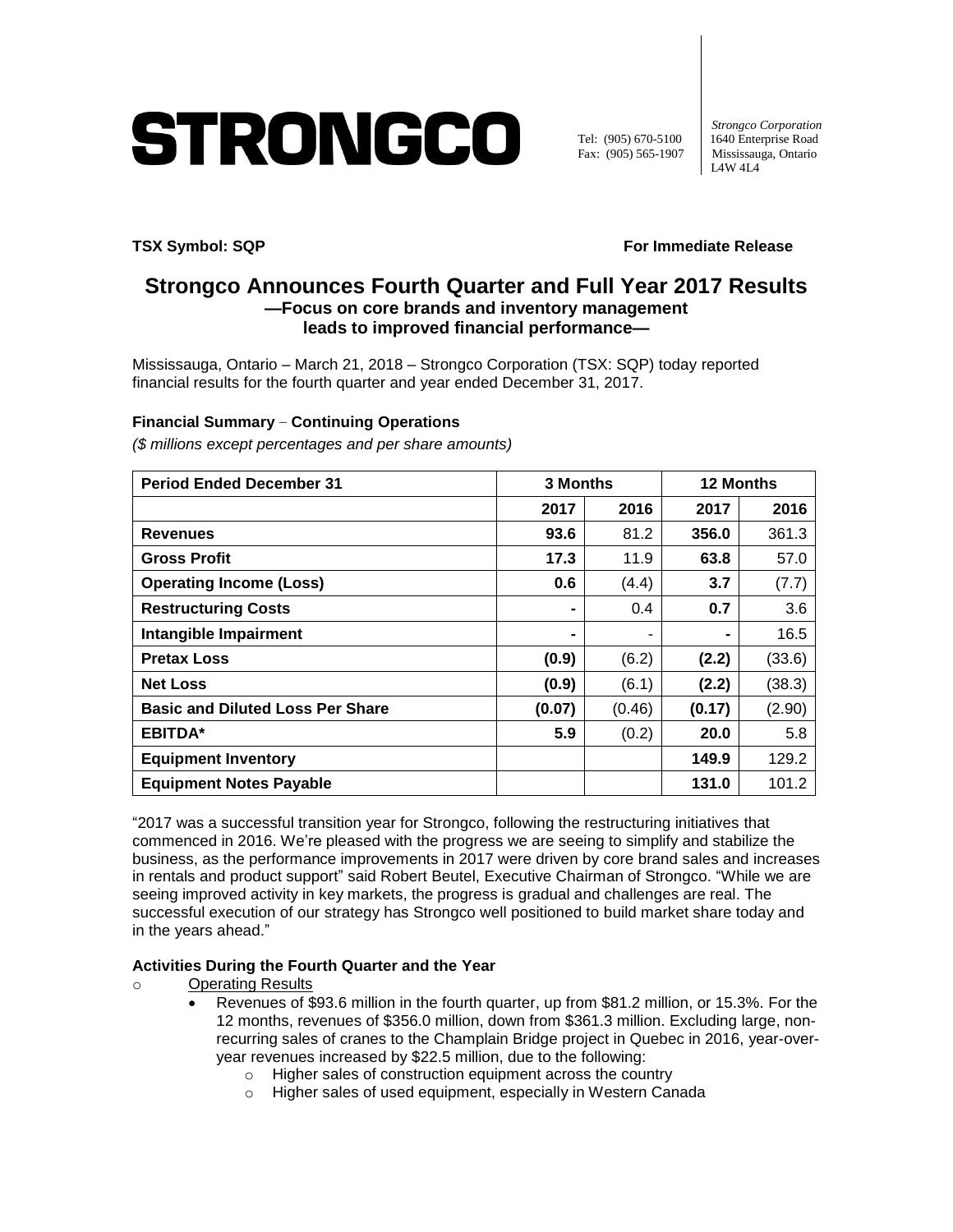- o Lower crane sales, due to non-recurring sales to the Champlain Bridge project in Quebec in 2016 and weaker markets for cranes in Ontario
- o Increased rental revenues, particularly in Western and Central Canada
- o Higher product support sales in Western and Eastern Canada
- Gross profit of \$17.3 million (18.5% of sales) in the fourth quarter, up from \$11.9 million (14.7% of sales) last year, an increase of 45.4%. For the 12 months, gross profit of \$63.8 million (17.9% of sales), compared to \$57.0 million (15.8% of sales), up 11.9%.
- Improved margins and lower expenses resulted in an operating income of \$0.6 million in the quarter, compared to a loss of \$4.4 million, before restructuring costs. For the 12 months, operating income, before restructuring costs, of \$3.7 million, compared to a loss of \$7.7 million.
- EBITDA increase of \$6.0 million, compared to EBITDA loss of \$0.2 million. For the 12 months, EBITDA of \$20.0 million, compared to \$5.8 million, due to improved operating income.
- Pretax loss, before restructuring costs, of \$0.9 million in the quarter, improved from a loss of \$5.8 million last year. For the 12 months, pretax loss, before impairment of intangible asset and restructuring costs, of \$1.5 million, compared to pretax loss of \$13.5 million.
- Net loss from continuing operations of \$0.9 million (\$0.07 per share) in the quarter, compared to net loss from continuing operations of \$6.1 million (\$0.46 per share) in Q4 2017. For the 12 months, net loss from continuing operations of \$2.2 million (\$0.17 per share), compared to net loss from continuing operations of \$33.6 million (\$2.90 per share).

#### o Balance Sheet Improvement

- Equipment inventory of \$149.9 million, up from \$129.2 million at December 31, 2016, due to increased rental activity.
- Equipment notes payable of \$131.0 million, up from \$101.2 million at December 31, 2016.

# **Fourth Quarter and Year-End Results Materials**

The complete fourth quarter and year-end 2017 MD&A and Audited Consolidated Financial Statements are available on our website at [www.strongco.com/en/investor-relations/financial](http://www.strongco.com/en/investor-relations/financial-reports/)[reports/.](http://www.strongco.com/en/investor-relations/financial-reports/)

# **Conference Call Details**

Strongco will hold a conference call on **Thursday, March 22 at 9:30am ET** to discuss fourth quarter and year-end results. Analysts and investors can participate by dialing **1-800-319-4610** or **+1-604- 638-5340** outside of Canada and the USA. Following management's introductory remarks, a question and answer session will take place for analysts and institutional investors.

An archived recording will be available to listeners following the call until midnight on April 22, 2018. To access it, dial 1-855-669-9658 or +1-604-674-8052 outside of Canada and the U.S., and enter passcode 2082#.

# **About Strongco Corporation**

Strongco Corporation is a major multiline mobile equipment dealer with operations across Canada. Strongco sells, rents and services equipment used in diverse sectors such as construction, infrastructure, mining, oil and gas, utilities, municipalities, waste management and forestry. The Company has approximately 500 employees serving customers from 26 branches in Canada. Strongco represents leading equipment manufacturers with globally recognized brands, including Volvo Construction Equipment, Case Construction, Manitowoc Crane, including National and Grove, Terex Cedarapids, Terex Trucks, Fassi, Sennebogen, Konecranes and SDLG. Strongco is listed on the Toronto Stock Exchange under the symbol SQP.